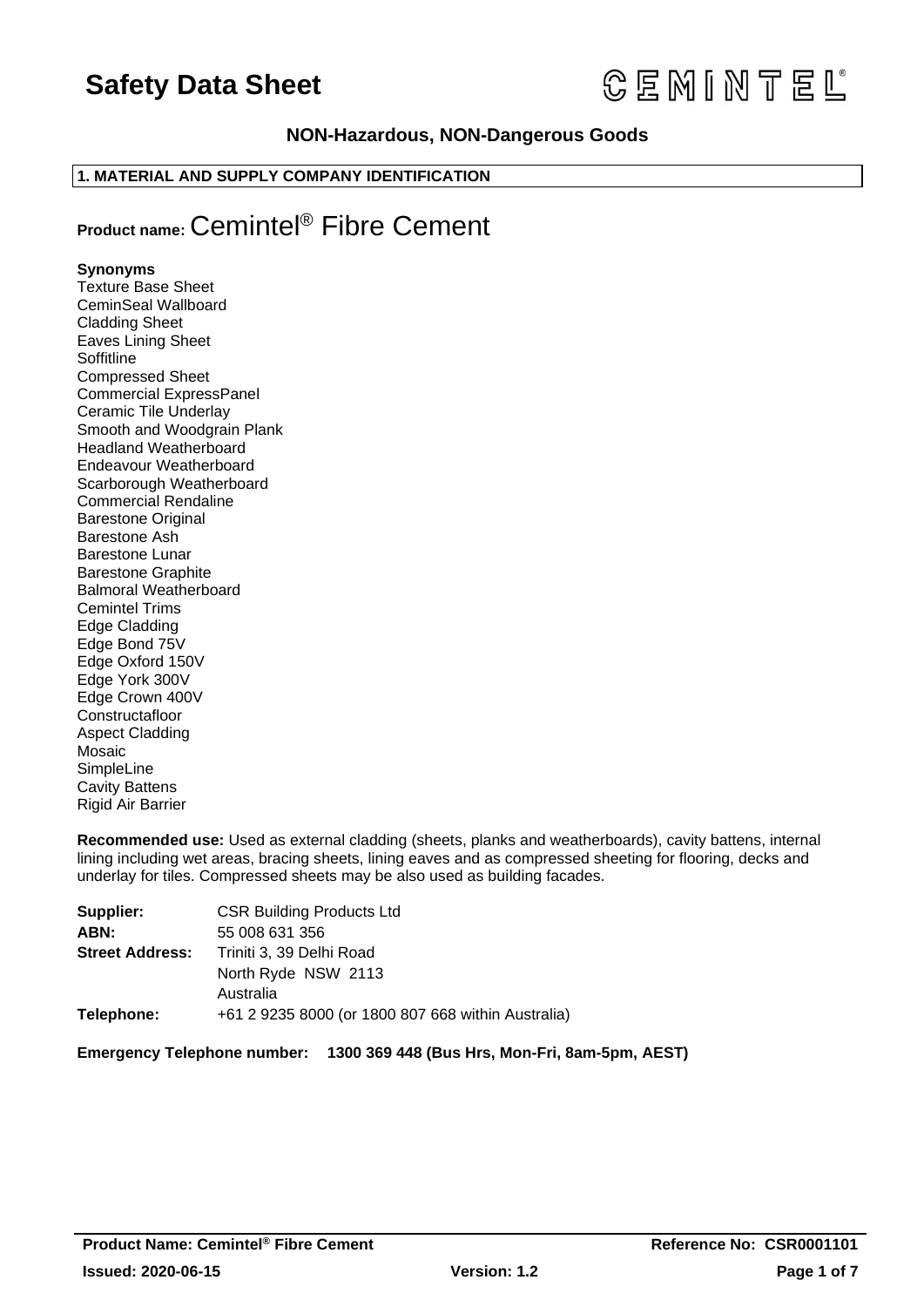### **2. HAZARDS IDENTIFICATION**

### **Based on available information, this material is not classified as hazardous according to criteria of Safe Work Australia GHS 7.**

The fine dust in/on the supplied product may include respirable crystalline silica. Cutting, breaking, drilling, sawing, grinding and finishing may generate dust which is **Hazardous**. Recommendations on Exposure Controls/Personal Protection (see Section 8 below) should be followed.

### **Poison Schedule:** Not Applicable

# **DANGEROUS GOOD CLASSIFICATION**

Not classified as Dangerous Goods by the criteria of the "Australian Code for the Transport of Dangerous Goods by Road & Rail" and the "New Zealand NZS5433: Transport of Dangerous Goods on Land".

| 3. COMPOSITION INFORMATION                                                                   |            |                   |
|----------------------------------------------------------------------------------------------|------------|-------------------|
| <b>CHEMICAL ENTITY</b>                                                                       | CAS NO     | <b>PROPORTION</b> |
| Calcium silicate hydrate                                                                     | 1344-95-2  | $<$ 60 % (w/w)    |
| Crystalline Silica (Sand, Quartz)                                                            | 14808-60-7 | $20 - 55 %$ (w/w) |
| Cellulose (from wood pulp)                                                                   | 9004-34-6  | $<$ 15 % (w/w)    |
| Water                                                                                        | 7732-18-5  | $<$ 15 % (w/w)    |
| Other non hazardous ingredients (fillers, pigments, acrylic sealers and<br>surface coatings) |            | $<$ 10 % (w/w)    |
|                                                                                              |            | 100%              |

Note: The respirable crystalline silica (quartz) content (if any) is less than 0.1%

### **4. FIRST AID MEASURES**

If poisoning occurs, contact a doctor or Poisons Information Centre (Phone Australia 131 126, New Zealand 0800 764 766).

**Inhalation:** Remove victim from exposure - avoid becoming a casualty. Remove contaminated clothing and loosen remaining clothing. Allow patient to assume most comfortable position and keep warm. Keep at rest until fully recovered. Seek medical advice if effects persist.

**Skin Contact:** If skin or hair contact occurs, remove contaminated clothing and flush skin and hair with running water. If swelling, redness, blistering or irritation occurs seek medical assistance.

**Eye contact:** If in eyes wash out immediately with water. In all cases of eye contamination it is a sensible precaution to seek medical advice.

**Ingestion:** Rinse mouth with water. If swallowed, do NOT induce vomiting. Give a glass of water to drink. Never give anything by the mouth to an unconscious patient. If vomiting occurs give further water. Seek medical advice.

**PPE for First Aiders:** Wear safety shoes, overalls, gloves. Always wash hands before smoking, eating, drinking or using the toilet. Wash contaminated clothing and other protective equipment before storing or re-using.

**Notes to physician:** Treat symptomatically.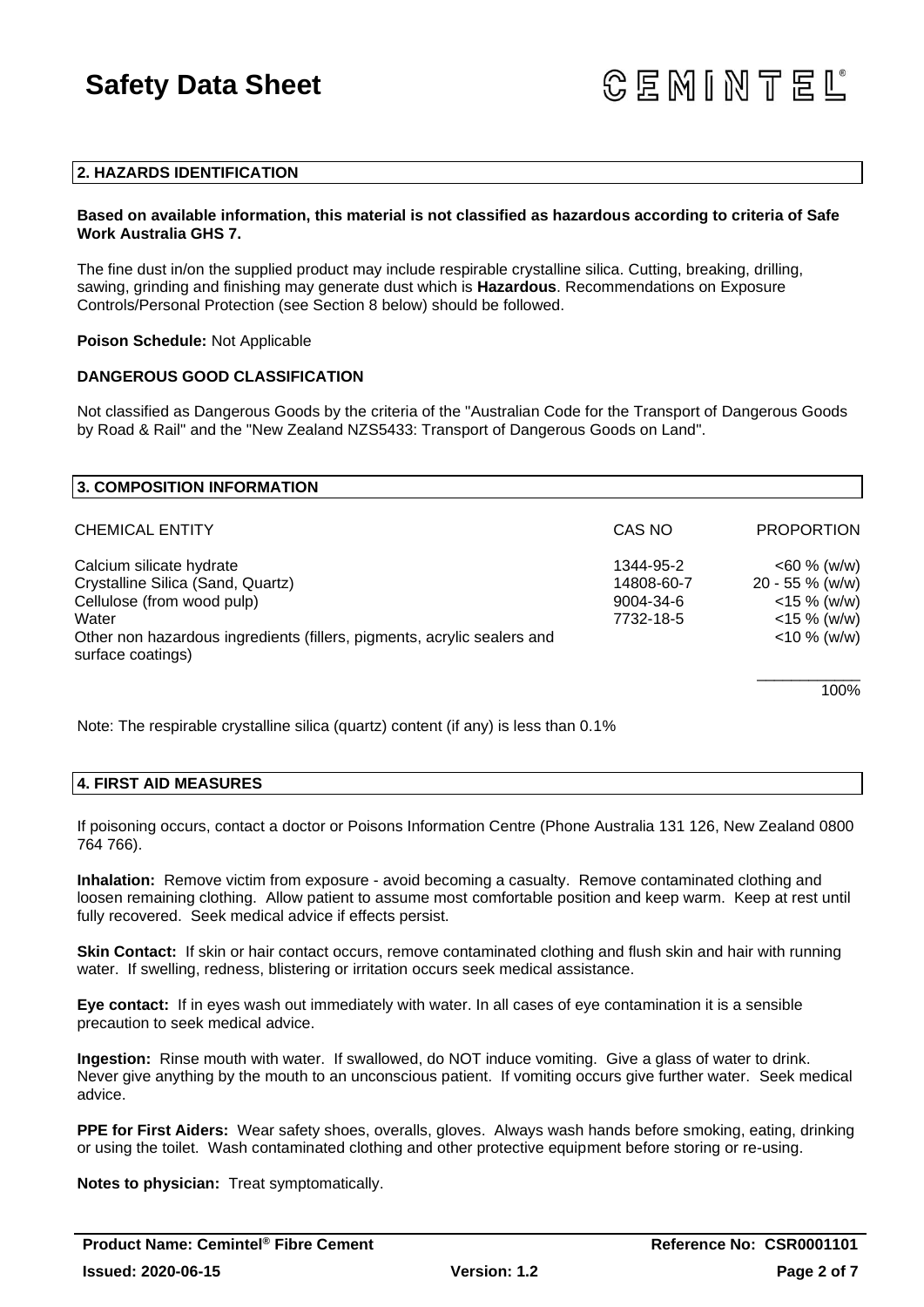**GEMINTEL** 

### **5. FIRE FIGHTING MEASURES**

**Hazchem Code:** Not applicable.

**Suitable extinguishing media:** If material is involved in a fire use water fog (or if unavailable fine water spray), alcohol resistant foam, standard foam, dry agent (carbon dioxide, dry chemical powder).

**Specific hazards:** Non-combustible material.

**Fire fighting further advice:** Not applicable.

### **6. ACCIDENTAL RELEASE MEASURES**

#### **SMALL SPILLS**

Dust is best cleaned up by wet sweeping and/or vacuuming to avoid making dust airborne. Wetting down before sweeping up dust may be a useful control measure. Bag waste materials.

#### **LARGE SPILLS**

Collect and dispose of large pieces. Dust is best cleaned up by wet sweeping and/or vacuuming to avoid making dust airborne. Wetting down before sweeping up dust may be a useful control measure. Bag waste materials.

#### **Dangerous Goods - Initial Emergency Response Guide No:** Not applicable

#### **7. HANDLING AND STORAGE**

**Handling:** Avoid eye contact and repeated or prolonged skin contact. Avoid inhalation of dust.

**Storage:** Store in a cool, dry, well-ventilated place and out of direct sunlight. Store away from foodstuffs. Store away from incompatible materials described in Section 10. Store away from sources of heat and/or ignition. Keep container standing upright. Keep containers closed when not in use - check regularly for spills.

### **8. EXPOSURE CONTROLS / PERSONAL PROTECTION**

#### **National occupational exposure limits:**

|                                               | TWA |       | STEL |       | <b>NOTICES</b>        |
|-----------------------------------------------|-----|-------|------|-------|-----------------------|
|                                               | ppm | mq/m3 | ppm  | mq/m3 |                       |
| Calcium silicate                              |     | 10    | ٠    | ٠     | ٠                     |
| Cellulose (paper fibre)                       | -   | 10    | ٠    | ۰     | $\tilde{\phantom{a}}$ |
| Crystalline Silica - Quartz (respirable dust) | ۰.  | 0.05  | ٠    |       | ٠                     |

As published by Safe Work Australia.

TWA - The time-weighted average airborne concentration over an eight-hour working day, for a five-day working week over an entire working life.

STEL (Short Term Exposure Limit) - the average airborne concentration over a 15 minute period which should not be exceeded at any time during a normal eight-hour workday.

These Exposure Standards are guides to be used in the control of occupational health hazards. All atmospheric contamination should be kept to as low a level as is workable. These exposure standards should not be used as fine dividing lines between safe and dangerous concentrations of chemicals. They are not a measure of relative toxicity.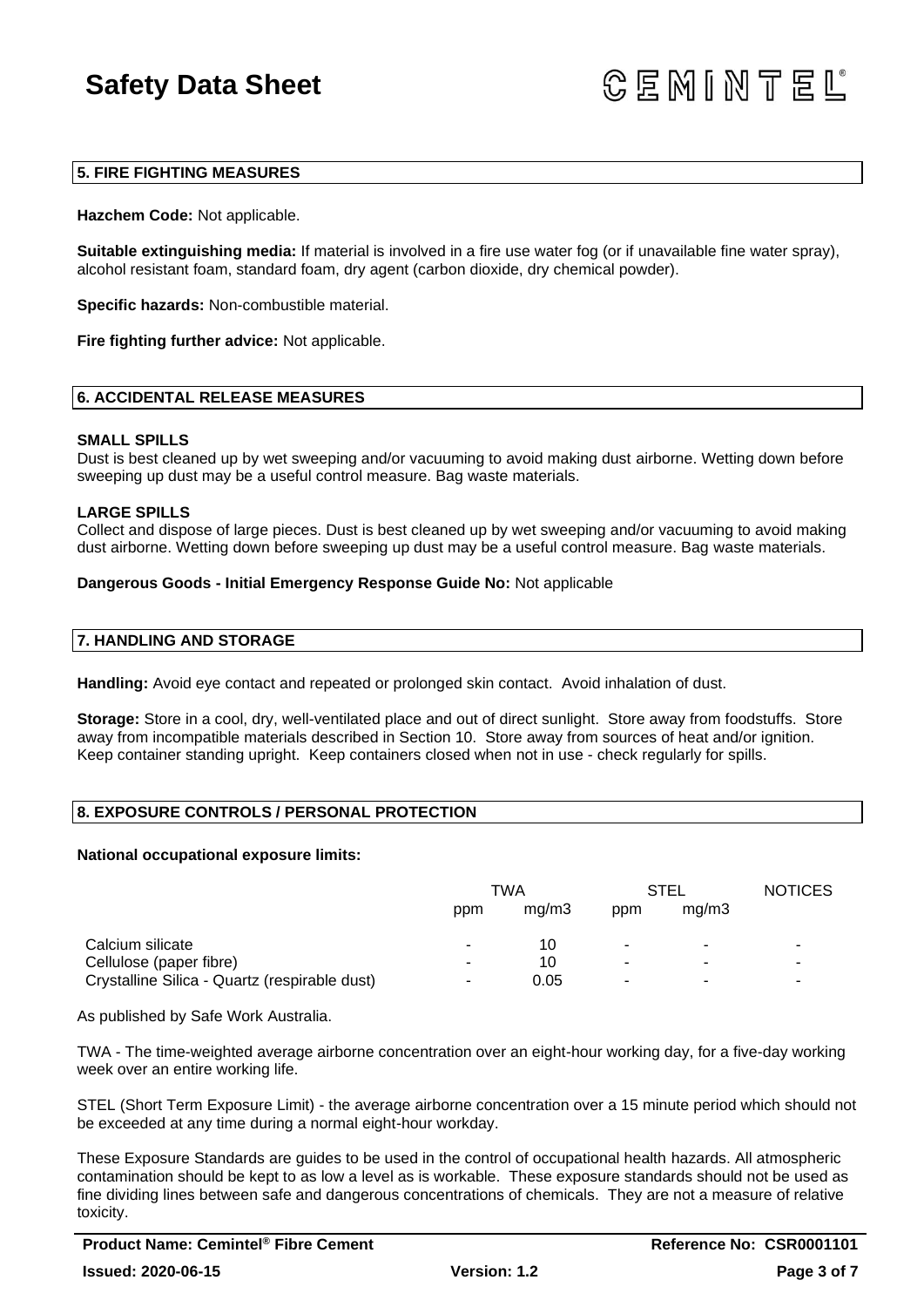

If the directions for use on the product label are followed, exposure of individuals using the product should not exceed the above standard. The standard was created for workers who are routinely, potentially exposed during product manufacture.

**Biological Limit Values:** As per the "National Model Regulations for the Control of Workplace Hazardous Substances (Safe Work Australia)" the ingredients in this material do not have a Biological Limit Allocated.

**Engineering Measures:** Keep exposures to dust as low as practicable. If power tools are used, they should be fitted with an efficient and well maintained on tool dust extraction device with a HEPA M class filter. Use a plunge saw with a specifically designed fibre cement blade.

Work in the open air and within external openings (such as doors and windows in buildings) is recommended. Local mechanical ventilation/extraction may be required to control airborne dust levels. Unpowered hand tools generate less dust when cutting or sanding. If generated dust cannot be avoided follow personal protection recommendations. Use a vacuum fitted with a HEPA M class filter instead of sweeping when cleaning dust generated from fibre cement panels.

**Special Consideration for Repair and/or Maintenance of Contaminated Equipment:** Where possible vacuum or wash down all gear, equipment or mobile plant prior to maintenance and repair work. If compressed air cleaning cannot be avoided, recommendations on Exposure Control and Personal Protection should be followed.

**Personal Protection Equipment:** SAFETY SHOES, OVERALLS, GLOVES, RESPIRATOR.

Personal protective equipment (PPE) must be suitable for the nature of the work and any hazard associated with the work as identified by the risk assessment conducted.

When handling fibre cement, the use of a respirator is not required. When using power tools for cutting, drilling and sanding, personal respiratory protection must be used to reduce exposure to the level of airborne respirable crystalline silica.

A suitable P1 or P2 particulate respirator used in accordance with AS/NZS 1715 and AS/NZS 1716 may be sufficient for many situations, but where high levels of dust are encountered, more efficient cartridge-type or powered respirators or supplied air helmets or suits may be necessary. Use only respirators that bear the Australian Standards Mark and are fitted and maintained correctly and kept in clean storage when not in use.

Wear safety shoes, overalls, gloves. Available information suggests that gloves made from leather should be suitable for intermittent contact. However, due to variations in glove construction and local conditions, the user should make a final assessment. Always wash hands before smoking, eating, drinking or using the toilet. Wash contaminated clothing and other protective equipment before storing or re-using.

**Hygiene measures:** Keep away from food, drink and animal feeding stuffs. When using do not eat, drink or smoke. Wash hands prior to eating, drinking or smoking. Avoid contact with clothing. Avoid eye contact and repeated or prolonged skin contact. Avoid inhalation of dust. Ensure that eyewash stations and safety showers are close to the workstation location.

## **9. PHYSICAL AND CHEMICAL PROPERTIES**

| Form:    | Flat sheets or mouldings, which may have a tinted or primed finish |
|----------|--------------------------------------------------------------------|
| Colour:  | Grev                                                               |
| Odour: . | <b>Odourless</b>                                                   |
|          |                                                                    |

**Specific Gravity:** 1.3 – 1.7 **Relative Vapour Density (air=1):** N App **Vapour Pressure (20 °C):** N App **Flash Point (°C):** N App **Flammability Limits (%):** Non flammable **Autoignition Temperature (°C):** N App

**Solubility:** Insoluble in water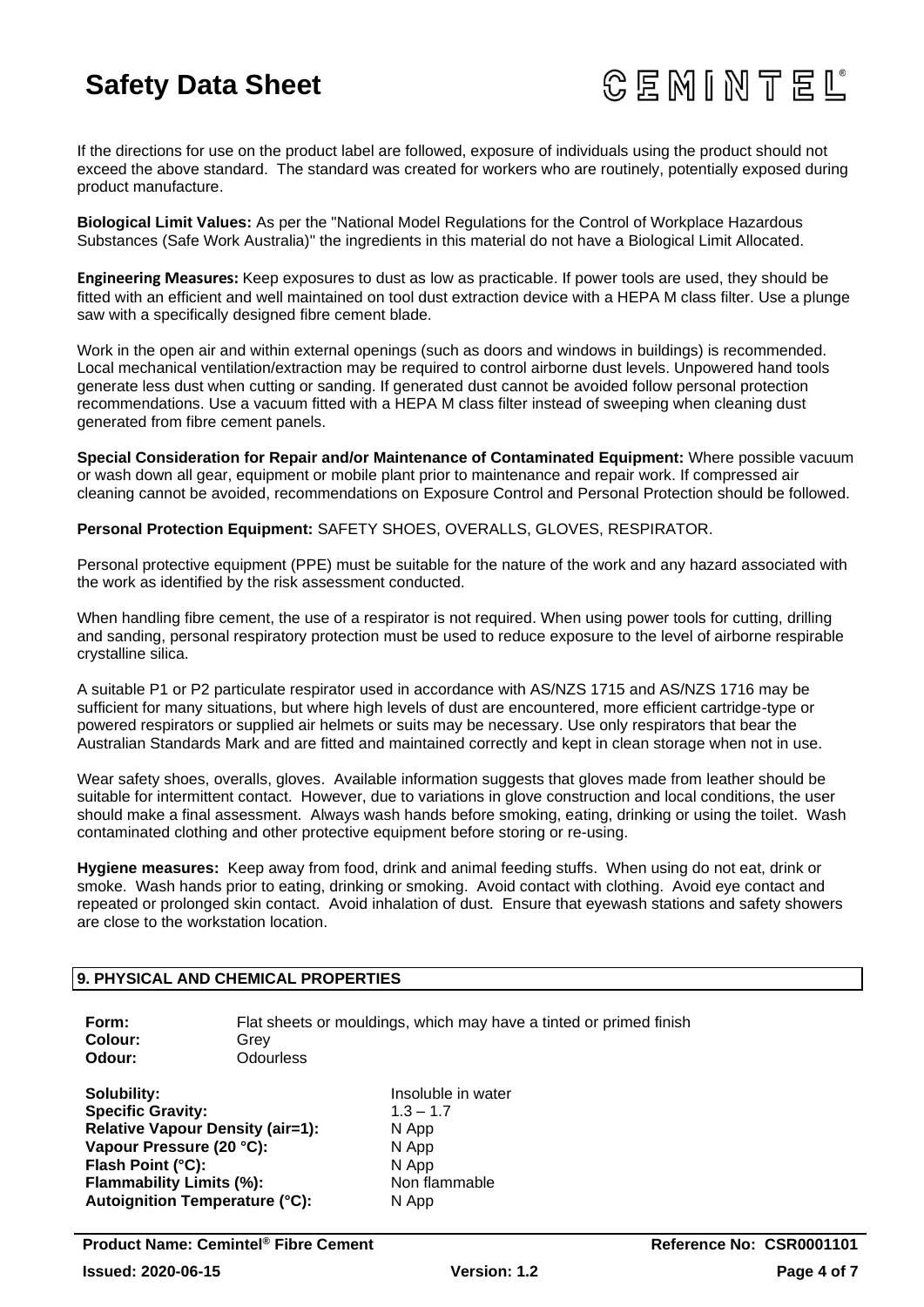

**Melting Point/Range (°C):** N App **Boiling Point/Range (°C):** N App **pH:** N App **Viscosity:** N App Total VOC (g/Litre): N App

(Typical values only - consult specification sheet)  $N Av = Not available, N App = Not applicable$ 

## **10. STABILITY AND REACTIVITY**

**Chemical stability:** Stable

**Conditions to avoid:** Dust generation

**Incompatible materials:** Strong acids

**Hazardous decomposition products:** None

**Hazardous reactions:** None

# **11. TOXICOLOGICAL INFORMATION**

No adverse health effects expected if the product is handled in accordance with this Safety Data Sheet and the product label. Symptoms or effects that may arise if the product is mishandled and overexposure occurs are:

### **Acute Effects**

**Inhalation:** Material may be an irritant to mucous membranes and respiratory tract.

**Skin contact:** Contact with skin may result in irritation.

**Ingestion:** Swallowing can result in nausea, vomiting and irritation of the gastrointestinal tract.

**Eye contact:** May be an eye irritant. Exposure to the dust may cause discomfort due to particulate nature. May cause physical irritation to the eyes.

### **Acute toxicity**

**Inhalation:** This material has been classified as non-hazardous. Acute toxicity estimate (based on ingredients):  $LC50 > 5$  mg/L

**Skin contact:** This material has been classified as non-hazardous. Acute toxicity estimate (based on ingredients): >2,000 mg/Kg bw

**Ingestion:** This material has been classified as non-hazardous. Acute toxicity estimate (based on ingredients): >2,000 mg/Kg bw

**Corrosion/Irritancy:** Eye: this material has been classified as not corrosive or irritating to eyes. Skin: this material has been classified as not corrosive or irritating to skin.

**Sensitisation:** Inhalation: this material has been classified as not a respiratory sensitiser. Skin: this material has been classified as not a skin sensitiser.

**Aspiration hazard:** This material has been classified as non-hazardous.

**Specific target organ toxicity (single exposure):** This material has been classified as non-hazardous.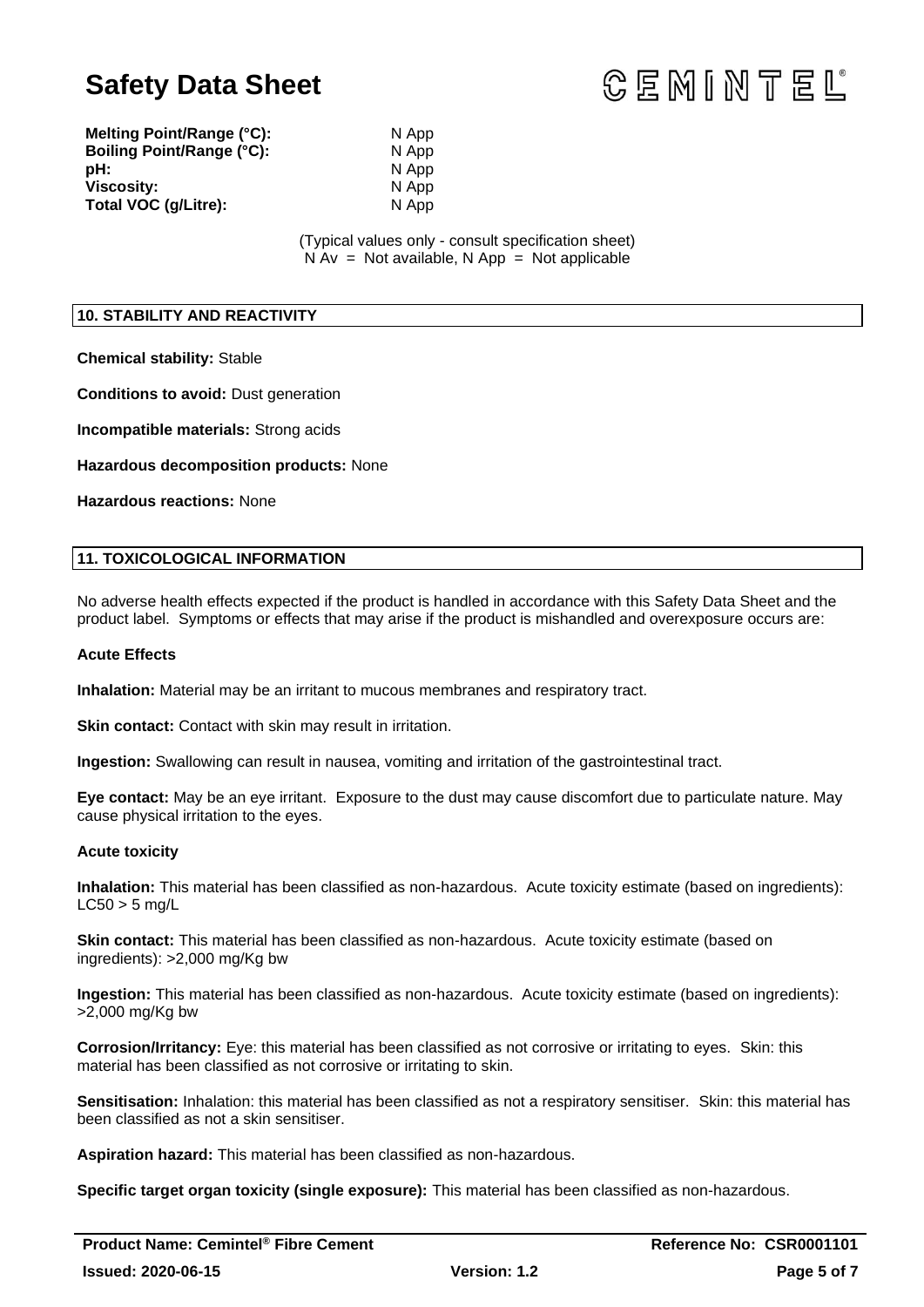# **GEMINTEL**

**Chronic Toxicity**

**Mutagenicity:** This material has been classified as non-hazardous.

**Carcinogenicity:** This material has been classified as non-hazardous.

**Reproductive toxicity (including via lactation):** This material has been classified as non-hazardous.

**Specific target organ toxicity (repeat exposure):** This material has been classified as non-hazardous.

**Crystalline Silica:** Long term occupational over-exposure or prolonged breathing-in (or inhalation) of crystalline silica dust at levels above the TWA carries the risk of causing serious and irreversible lung disease, including bronchitis, and silicosis (scarring of the lung), including acute and/or accelerated silicosis. It may also increase the risk of other irreversible and serious disorders including scleroderma (a disease affecting the skin, joints, blood vessels and internal organs) and other auto-immune disorders.

**Specific Toxic Effects:** Inhalation of dust, including crystalline silica dust, is considered by medical authorities to increase the risk of lung disease due to tobacco smoking.

# **12. ECOLOGICAL INFORMATION**

Avoid contaminating waterways.

**Acute aquatic hazard:** This material has been classified as non-hazardous. Acute toxicity estimate (based on ingredients): >100 mg/L

**Long-term aquatic hazard:** This material has been classified as non-hazardous. Non-rapidly or rapidly degradable substance for which there are adequate chronic toxicity data available OR in the absence of chronic toxicity data, Acute toxicity estimate (based on ingredients): >100 mg/L, where the substance is not rapidly degradable and/or BCF  $<$  500 and/or log  $K_{ow}$   $<$  4.

**Ecotoxicity:** No information available.

**Persistence and degradability:** No information available.

**Bioaccumulative potential:** No information available.

**Mobility:** No information available.

# **13. DISPOSAL CONSIDERATIONS**

Persons conducting disposal, recycling or reclamation activities should ensure that appropriate personal protection equipment is used, see "Section 8. Exposure Controls and Personal Protection" of this SDS.

If possible material and its container should be recycled. If material or container cannot be recycled, dispose in accordance with local, regional, national and international Regulations.

### **14. TRANSPORT INFORMATION**

# **ROAD AND RAIL TRANSPORT**

Not classified as Dangerous Goods by the criteria of the "Australian Code for the Transport of Dangerous Goods by Road & Rail" and the "New Zealand NZS5433: Transport of Dangerous Goods on Land".

### **MARINE TRANSPORT**

Not classified as Dangerous Goods by the criteria of the International Maritime Dangerous Goods Code (IMDG Code) for transport by sea.

**Product Name: Cemintel<sup>®</sup> Fibre Cement Reference No: CSR0001101**